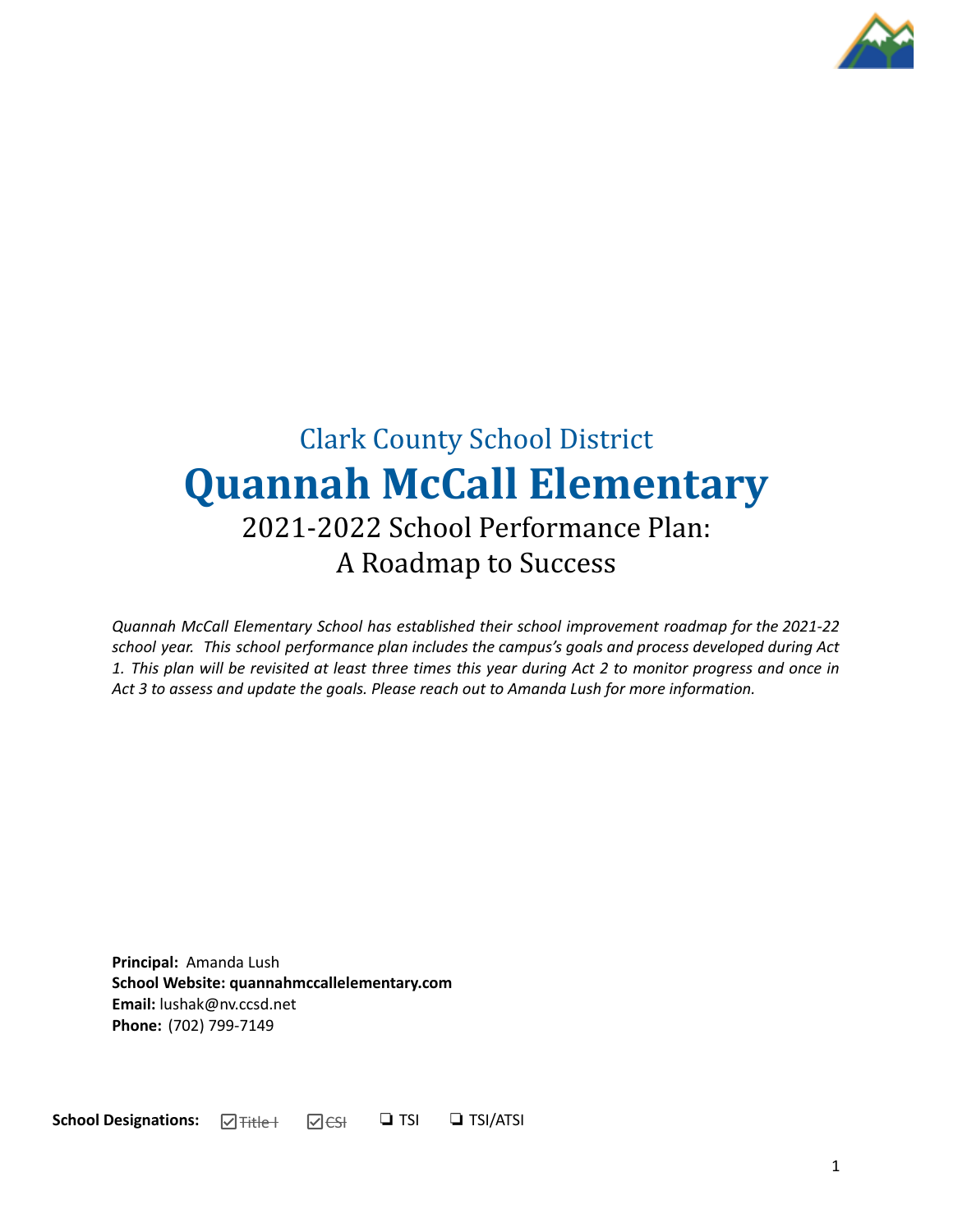

## **School Information**

This section provides an at-a-glance view of the school's enrollment and student performance data. For information about Nevada's Consolidated State Plan, see Every Student [Succeeds](https://doe.nv.gov/uploadedFiles/ndedoenvgov/content/Boards_Commissions_Councils/ESSA_Adv_Group/NevadaSubmittedConsolidatedPlanFinal.pdf) Act (ESSA), and for detailed information about the School and District rating system, see the School [Rating](http://nevadareportcard.nv.gov/DI/MoreDownload?filename=Nevadas%20School%20Rating%20System.pdf) *[Overview.](http://nevadareportcard.nv.gov/DI/MoreDownload?filename=Nevadas%20School%20Rating%20System.pdf)*

|               | ---------              |                                 |              |                 |              |        |                                   |                                |            |        |            |
|---------------|------------------------|---------------------------------|--------------|-----------------|--------------|--------|-----------------------------------|--------------------------------|------------|--------|------------|
|               | <b>Enrollment Data</b> |                                 |              |                 |              |        |                                   |                                |            |        |            |
|               | <b>Total</b>           | Am $ln/$<br>AK<br><b>Native</b> | <b>Asian</b> | <b>Hispanic</b> | <b>Black</b> | White  | <b>Pacific</b><br><b>Islander</b> | Two or<br><b>More</b><br>Races | <b>IEP</b> | EL     | <b>FRL</b> |
| <b>School</b> | 260                    | $< 0.01\%$                      | < 0.01%      | 73.46%          | 14.61%       | 5.38%  | 0%                                | 5.76%                          | 19%        | 42%    | 100%       |
| District*     | 323,787                | 0.34%                           | 6.06%        | 46.57%          | 14.72%       | 23.76% | 1.62%                             | 6.93%                          | 12.73%     | 16.12% | 75.54%     |
| State*        | 496,938                | 0.82%                           | 5.44%        | 42.69%          | 11.45%       | 31.36% | 1.46%                             | 6.78%                          | 12.68%     | 14.13% | 65.8%      |

\*Accountability Year 2019-2020. Source: nevadareportcard.nv.gov

| Accountability Teal 2013-2020. Source: hevauareportcaru.nv.gov<br><b>Student Performance Data</b> |                            |             |                 |                 |             |                 |                 |                    |                    |                 |
|---------------------------------------------------------------------------------------------------|----------------------------|-------------|-----------------|-----------------|-------------|-----------------|-----------------|--------------------|--------------------|-----------------|
|                                                                                                   |                            | <b>Math</b> |                 |                 |             | <b>ELA</b>      |                 |                    | <b>ELPA</b>        |                 |
| <b>Academic</b><br>Year                                                                           | School/<br><b>District</b> | Proficiency | Growth<br>(MGP) | Growth<br>(AGP) | Proficiency | Growth<br>(MGP) | Growth<br>(AGP) | <b>Proficiency</b> | <b>Proficiency</b> | Growth<br>(AGP) |
|                                                                                                   | <b>School</b>              | 19.3%       | 33              | 14.68%          | 20.47%      | 44              | 26.61%          | 7.3%               | 5.0%               | 36.96%          |
| 2018                                                                                              | <b>District</b>            | 36.1%*      | $50*$           | $38*$           | 47.4%*      | $51*$           | $50.6*$         | 28.9%*             | 14.4%**            | 48.5%*          |
|                                                                                                   | School                     | 13.8%       | 40              | 15%             | 14.9%       | 38              | 23.1%           | 7.2%               | 8.6%               | 35.7%           |
| 2019                                                                                              | <b>District</b>            | 36.6%*      | 49*             | $38.1*$         | 48.3%*      | $50*$           | $52.4*$         | 28.9%*             | 15.5%**            | 50.6%*          |
|                                                                                                   | <b>School</b>              | N/A         | N/A             | N/A             | N/A         | N/A             | N/A             | N/A                | 17.5%              | 37.1%           |
| 2020                                                                                              | <b>District</b>            | N/A         | N/A             | N/A             | N/A         | N/A             | N/A             | N/A                | 14.5%**            | 45.4%**         |

\*Source: nevadareportcard.nv.gov \*\*Source: NDE Data File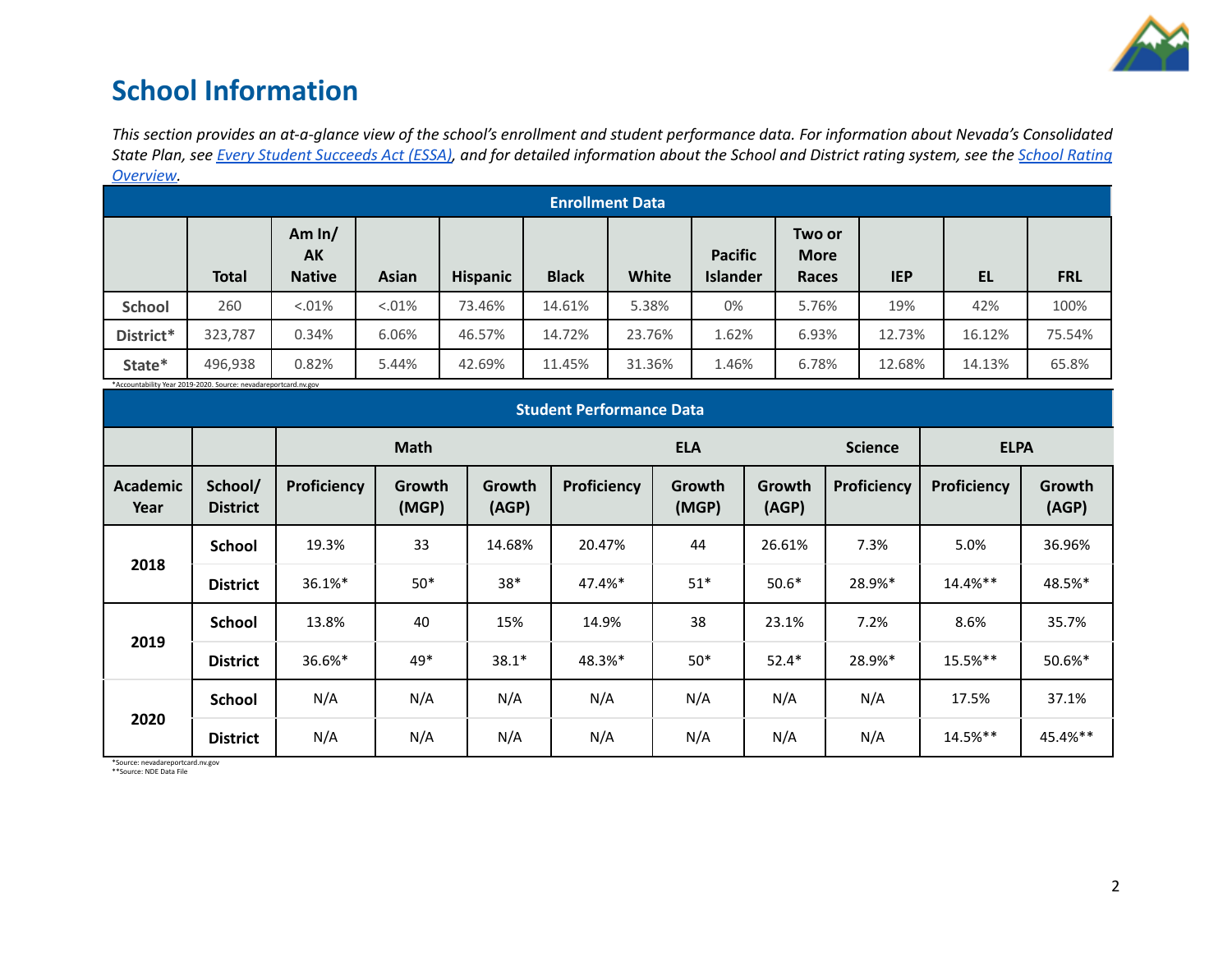

| 4 Year ACGR     |                                                                                                 |     |     |  |  |
|-----------------|-------------------------------------------------------------------------------------------------|-----|-----|--|--|
|                 | <b>Grad Rate</b><br><b>Grad Rate</b><br><b>Grad Rate</b><br>2018-2019<br>2019-2020<br>2017-2018 |     |     |  |  |
| <b>School</b>   | N/A                                                                                             | N/A | N/A |  |  |
| <b>District</b> | N/A                                                                                             | N/A | N/A |  |  |

| <b>School Climate Data</b> |                                                |               |                         |  |  |
|----------------------------|------------------------------------------------|---------------|-------------------------|--|--|
|                            | <b>Cultural &amp; Linguistic</b><br>Competence | Relationships | <b>Emotional Safety</b> |  |  |
| <b>School</b>              | 390                                            | 392           | 391                     |  |  |
| District*                  | 379                                            | 368           | 361                     |  |  |

\*Source: datatool.nevadaschoolclimate.org; Results Across Topics; retrieved 6.22.2021

# **School Continuous Improvement (CI) Team**

The Continuous Improvement Team is made up of a diverse group of school administrators, teachers, staff, caretakers, and students. This team *meets regularly to develop, monitor, and continually respond to the school's teaching and learning needs.*

| <b>Name</b>           | <b>Role</b>                                        |  |  |
|-----------------------|----------------------------------------------------|--|--|
| Amanda Lush           | Principal(s) (required)                            |  |  |
| Katie Rankin          | Other School Leader(s)/Administrator(s) (required) |  |  |
| Rose Baeza            | Teacher(s) (required)                              |  |  |
| Willie Emerson        | Teacher(s) (required)                              |  |  |
| Elvia Morales         | Teacher(s) (required)                              |  |  |
| Gianna Rodriguez      | Teacher(s) (required)                              |  |  |
| Christine Jackson     | Teacher(s) (required)                              |  |  |
| Sarah Wright-Clancy   | Teacher(s) (required)                              |  |  |
| Ana Garcia            | Paraprofessional(s) (required)                     |  |  |
| <b>Stacy Hardeman</b> | Parent(s) (required)                               |  |  |
|                       | Tribes/Tribal Orgs (if present in community)       |  |  |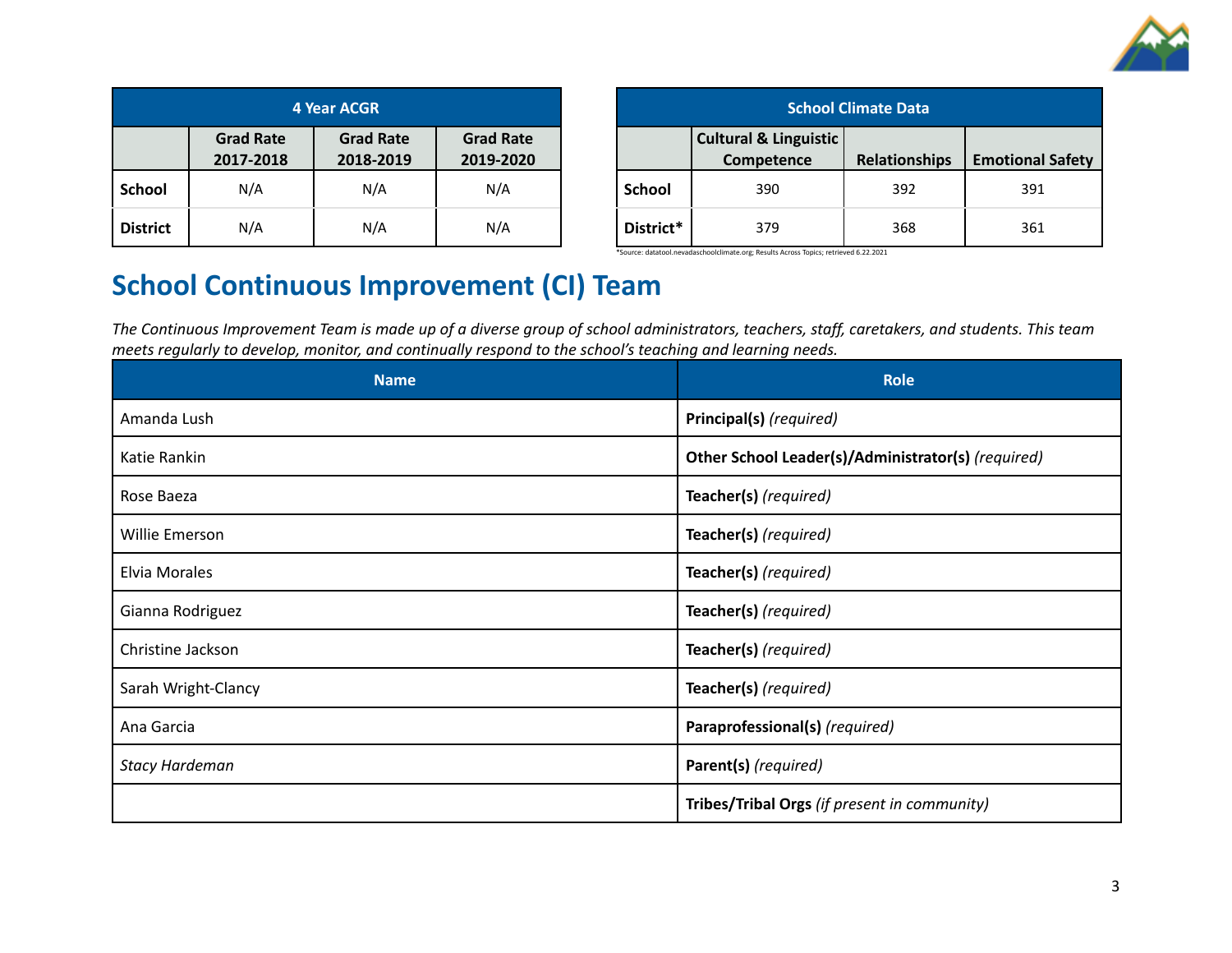

# **School Community Outreach**

| <b>Outreach Event</b>             | <b>Date and Time</b>           | <b>Number in</b><br><b>Attendance</b> | <b>Key Takeaways</b>                                                                                                                                             |
|-----------------------------------|--------------------------------|---------------------------------------|------------------------------------------------------------------------------------------------------------------------------------------------------------------|
| Virtual Parent meeting            | 10/6/2021 9:00am<br>and 4:00pm | 25 total                              | Families are concerned that students<br>are falling behind because of the<br>pandemic.<br>Families are concerned about overall<br>health and wellness at school. |
| Leader In ME Fall 2021 MRA Survey | 10/11-10/22                    | 29 parent<br>participants             | Families are appreciative of the<br>positive climate and culture.                                                                                                |
| Leader In ME Fall 2021 MRA Survey | 10/11-10/22                    | 103<br>Student<br>PArticipants        | 62% of students in grade 3-5 did not<br>report a positive self image                                                                                             |
| Leader In ME Fall 2021 MRA Survey | 10/11-10/22                    | 46 Staff<br>Participants              | Staff reported an overall positive<br>climate                                                                                                                    |

*This section highlights outreach events facilitated by the school to engage students, regarding school partners.*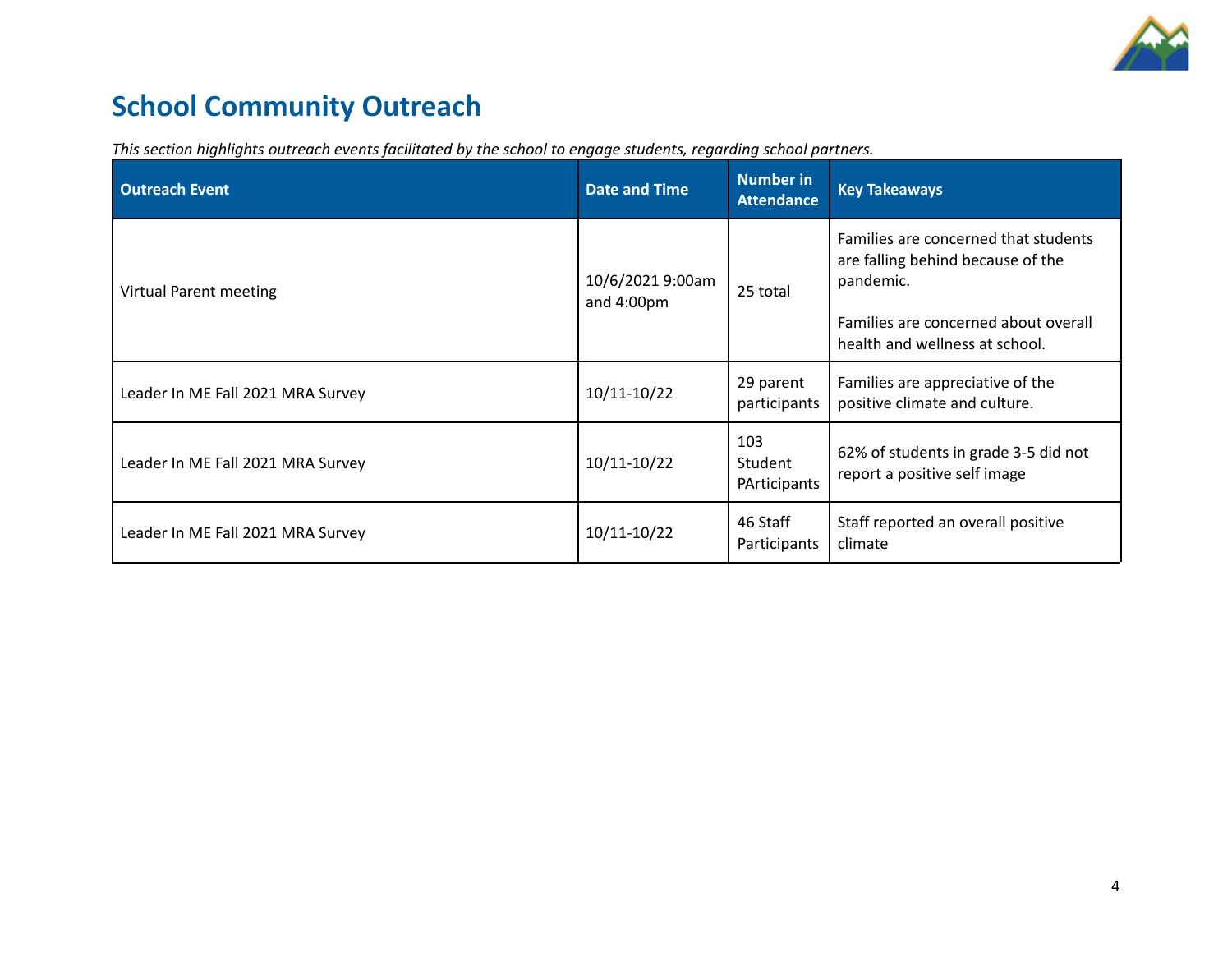

## **School Goals**

The school goals were developed over a series of five events and included opportunities for teachers, parents, and students to share their experience and ideas for improvement. The tables on the following pages capture key aspects of the process the CI team engaged in during the *creation of this plan.*

### **Inquiry Area 1 - Student Success**

### **Part A**

| <b>Student Success</b>                |                                                                                                                                                                                                     |                                                                                               |                                                     |  |  |
|---------------------------------------|-----------------------------------------------------------------------------------------------------------------------------------------------------------------------------------------------------|-----------------------------------------------------------------------------------------------|-----------------------------------------------------|--|--|
|                                       | <b>Student Performance</b>                                                                                                                                                                          | <b>Social and Emotional Learning</b>                                                          | <b>Access to Rigorous Texts and Tasks</b>           |  |  |
| Data<br><b>Reviewed</b>               | <b>MAP Growth Assessment</b><br><b>SBAC Assessment</b><br>WIDA Assessment                                                                                                                           | Panorama Survey<br><b>CCSD Survey</b><br>Leader In Me MRA (Measurable Results<br>Assessment). | Instructional Rounds<br>Administrative Observations |  |  |
| <b>Problem</b><br><b>Statement</b>    | Historically, not all students had access to effective educators resulting in students not making adequate growth in ELA and<br>Math                                                                |                                                                                               |                                                     |  |  |
| <b>Critical Root</b><br><b>Causes</b> | Prior administrators relied heavily on the use of long-term substitute teachers to fill vacancy positions for a high-needs school<br>community resulting in a lack of effective tier 1 instruction. |                                                                                               |                                                     |  |  |

#### **Part B**

| <b>Student Success</b>                                                                                                                                                                                                                                                                                                                                       |                                        |  |  |  |
|--------------------------------------------------------------------------------------------------------------------------------------------------------------------------------------------------------------------------------------------------------------------------------------------------------------------------------------------------------------|----------------------------------------|--|--|--|
| School Goal: By the end of the 2021-2022 school year, all observed tier 1<br>instruction will include clearly defined daily outcomes for performance<br>aligned with NVACS and opportunities for student discourse to ensure all<br>students are able to explain their learning as measured by monthly<br>observations and MAP Growth Assessment benchmarks. | Aligned to Nevada's STIP Goal: 2 and 3 |  |  |  |
| Improvement Strategy: Provide professional learning opportunities in purposeful planning within the NVACS.                                                                                                                                                                                                                                                   |                                        |  |  |  |

**Evidence Level** (1-Strong; 2-Moderate; 3-Promising; 4-Demonstrates a Rationale)*: Accelerated Reader EBI 3, easy CBM EBI 3,*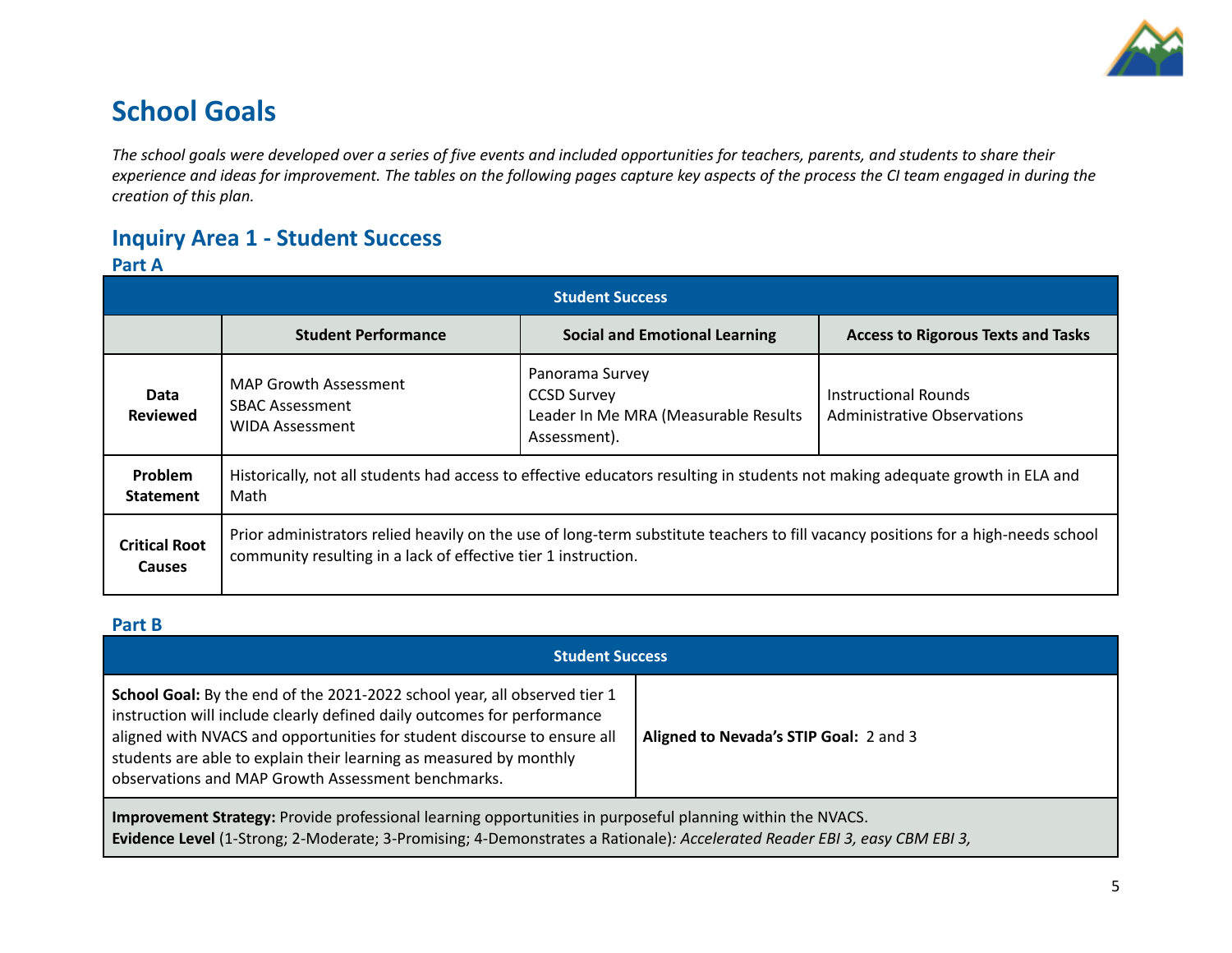

enVisionMathematics Common Core 2020 EBI 3, Freckle EBI 3, Leader In Me EBI 4, MAP Accelerator EBI 3, myON EBI 3, Reach for Reading EBI 1,

**Intended Outcomes:** 50% of students (K-5) will meet/exceed growth projections in ELA and Math on the winter 2021-22 MAP Growth Assessment over fall baseline. 75% of students (K-5) will meet/exceed growth projections in ELA and Math on the winter 2021-22 MAP Growth Assessment over fall baseline.

#### **Action Steps:**

- *● Professional Development*
- *● Weekly Planning with instructional leadership*
- *● Weekly Prep Buy-Out for additional planning*
- *● Instructional walk through data*

#### **Resources Needed:**

- CCEA PLC Waiver
- Staff
- Defined outcomes and action steps

#### **Challenges to Tackle:**

- Staff Attendance
- Staff Buy-In
- Staff Accountability

#### **Equity Supports. What, specifically, will we do to support the following student groups around this goal?**

English Learners: Amylase WIDA Data and implement best practices

Foster/Homeless: Identify those in need of additional services and utilize the site-based social worker as well as other community resources for success.

Free and Reduced Lunch: All students receive free breakfast and lunch and will all qualify for all supports and strategies offered.

Migrant: N/A

Racial/Ethnic Minorities: Provide strategies to increase overall engagement and sense of belonging.

Students with IEPs: Provide strategies to increase overall engagement and sense of belonging.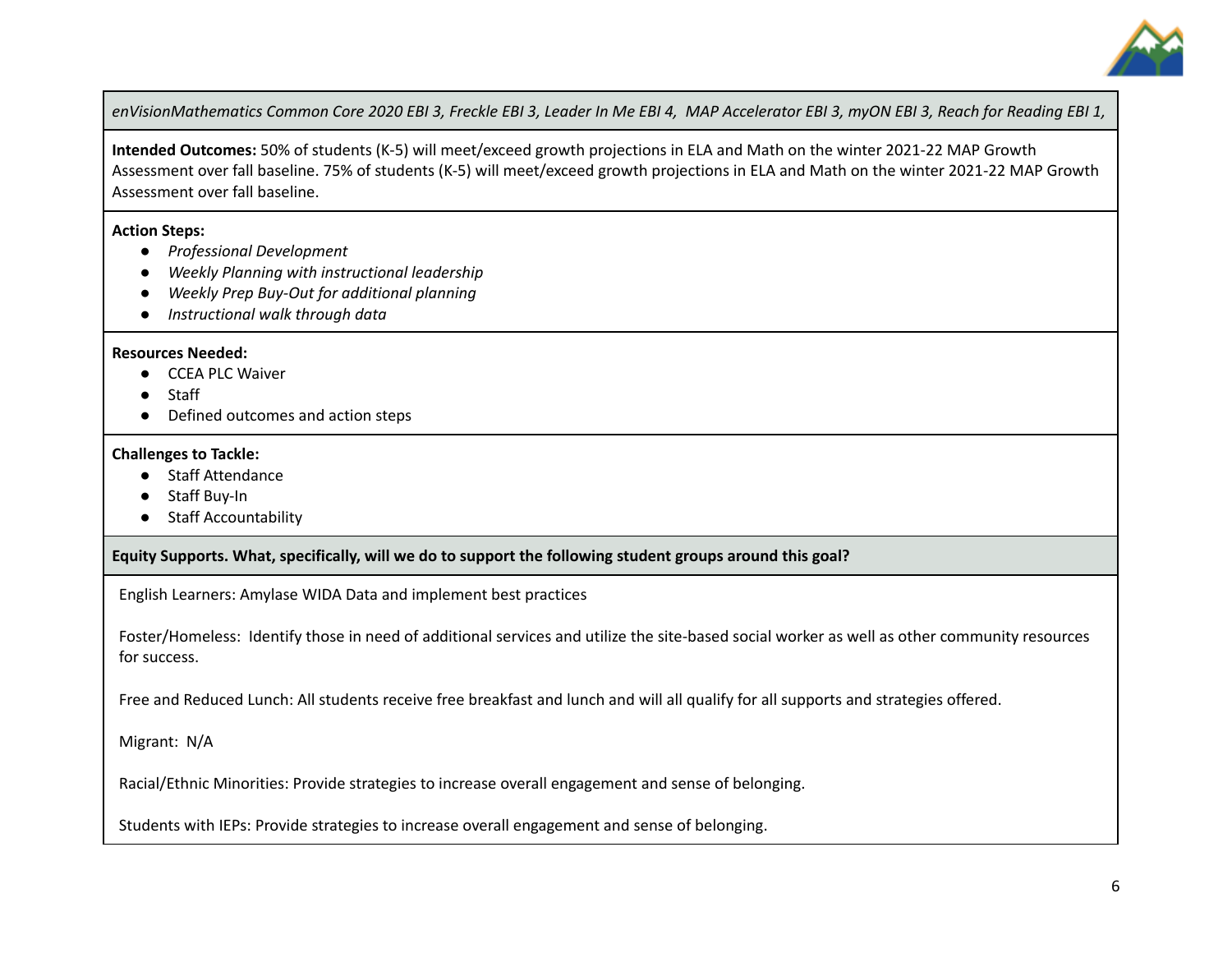

### **Inquiry Area 2 - Adult Learning Culture Part A**

|                                       | <b>Adult Learning Culture</b>                                                                                                                   |                                                                              |                                                                                                                                                      |  |  |  |
|---------------------------------------|-------------------------------------------------------------------------------------------------------------------------------------------------|------------------------------------------------------------------------------|------------------------------------------------------------------------------------------------------------------------------------------------------|--|--|--|
|                                       | <b>Instructional Practice</b>                                                                                                                   | <b>Instructional Leadership</b>                                              | <b>Systems and Structures that Support</b><br><b>Continuous Improvement</b>                                                                          |  |  |  |
| Data<br><b>Reviewed</b>               | Purposeful planning as observed during<br>weekly grade level PLCs<br>LIM MRA Staff Survey Results                                               | Administration will provide professional<br>development at regular intervals | Weekly agendas and defined outcomes<br>for purposeful planning within each<br>grade level for prep-buy accountability<br>and monitoring of outcomes. |  |  |  |
| Problem<br><b>Statement</b>           | Grade level and department meetings have not followed set structures focused on academic instruction to positively impact<br>academic outcomes. |                                                                              |                                                                                                                                                      |  |  |  |
| <b>Critical Root</b><br><b>Causes</b> | Effective data-driven instructional planning has not always been a consistent focus of grade level and department PLC<br>meetings.              |                                                                              |                                                                                                                                                      |  |  |  |

### **Part B**

| <b>Adult Learning Culture</b>                                                                                                                                                                                                                           |  |  |  |  |  |
|---------------------------------------------------------------------------------------------------------------------------------------------------------------------------------------------------------------------------------------------------------|--|--|--|--|--|
| School Goal: By the end of the 2021-2022 school year 100% of all grade<br>level and department PLC meetings will focus on planning effective<br><b>STIP Connection: Goal 2 and 6</b><br>data-driven instruction to meet the needs of all learners.      |  |  |  |  |  |
| <b>Improvement Strategy:</b> Develop common practices to improve planning for instruction within PLC structures.                                                                                                                                        |  |  |  |  |  |
| Evidence Level (1-Strong; 2-Moderate; 3-Promising; 4-Demonstrates a Rationale): Data analysis conducted during PLC meetings, EBI 3                                                                                                                      |  |  |  |  |  |
| Intended Outcomes: By mid-year (January) 50% of grade levels/departments will have common structures in place for effective planning. By<br>end of year (may) all grade levels/departments will have common structures in place for effective planning. |  |  |  |  |  |
| <b>Action Steps:</b><br><b>PLC Meeting Schedules</b>                                                                                                                                                                                                    |  |  |  |  |  |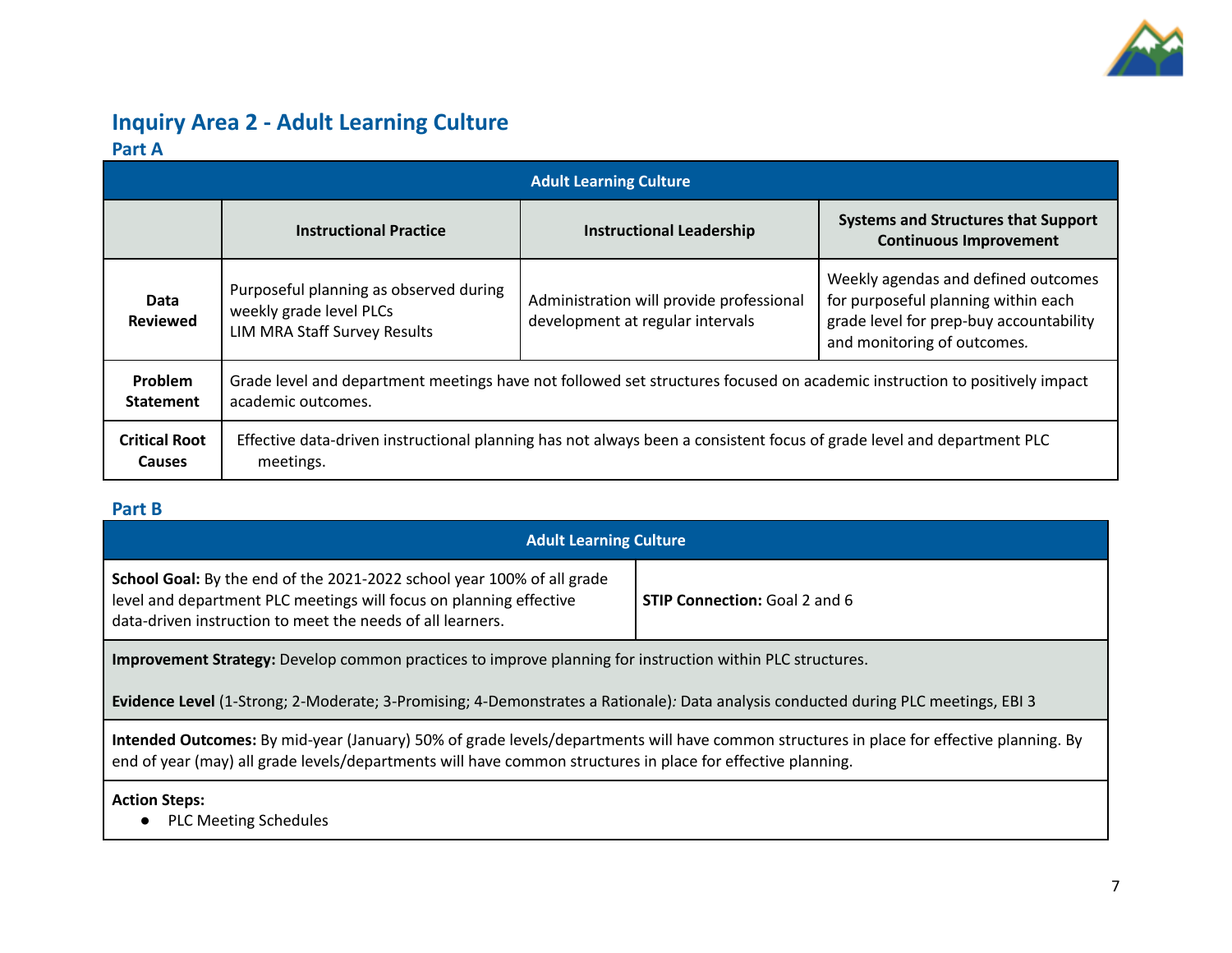

- Formatted agendas
- Meeting notes posted weekly in a common drive
- Weekly data shared in a common drive

#### **Resources Needed:**

- **●** CCEA PLC Waiver
- Staff attendance
- Staff Buy-In
- Common PReparation Periods

#### **Challenges to Tackle:**

- **●** Staff Attendance
- Staff Buy-In
- Staff Accountability

**Equity Supports. What, specifically, will we do to support the following student groups around this goal?**

English Learners: Amylase WIDA Data and implement best practices

Foster/Homeless: Identify those in need of additional services and utilize the site-based social worker as well as other community resources for success.

Free and Reduced Lunch: All students receive free breakfast and lunch and will all qualify for all supports and strategies offered.

Migrant: N/A

Racial/Ethnic Minorities: Provide strategies to increase overall engagement and sense of belonging.

Students with IEPs: Provide strategies to increase overall engagement and sense of belonging.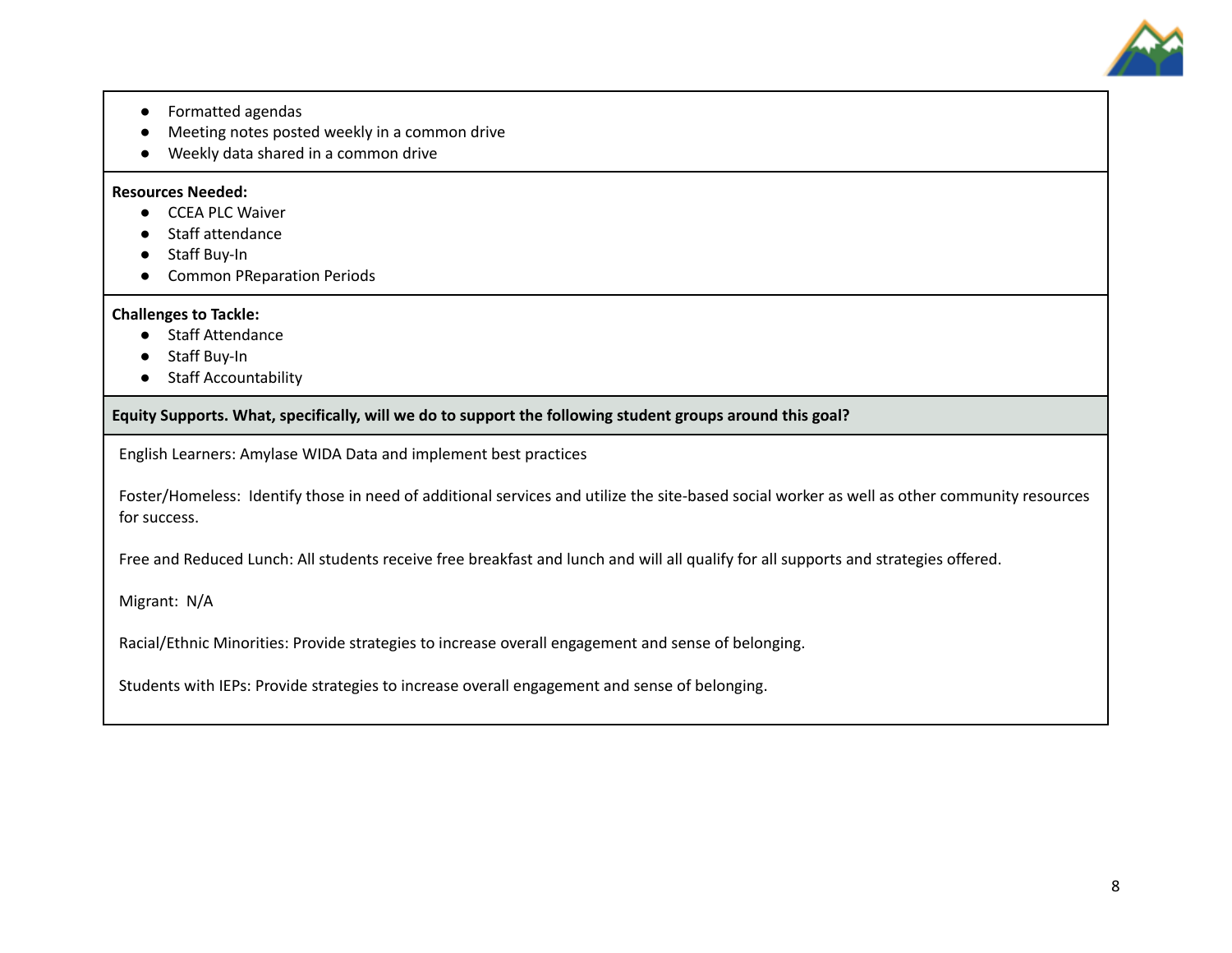

## **Inquiry Area 3 - Connectedness**

**Part A**

| <b>Connectedness</b>                  |                                                                                                                                                                                                                                     |                                   |                                          |  |  |
|---------------------------------------|-------------------------------------------------------------------------------------------------------------------------------------------------------------------------------------------------------------------------------------|-----------------------------------|------------------------------------------|--|--|
|                                       | <b>Student</b>                                                                                                                                                                                                                      | <b>Staff</b>                      | <b>Family &amp; Community Engagement</b> |  |  |
| Data<br><b>Reviewed</b>               | Leader In Me MRA Fall 2021 Survey                                                                                                                                                                                                   | Leader In Me MRA Fall 2021 Survey | Leader In Me MRA Fall 2021 Survey        |  |  |
| <b>Problem</b><br><b>Statement</b>    | According to the Fall 2021 Leader In Me Fall Measurable Results Assessment only 62% of surveyed students in grades 3-5<br>reported a positive self image when questioned about their interpersonal relationships.                   |                                   |                                          |  |  |
| <b>Critical Root</b><br><b>Causes</b> | Students have had limited opportunities to interact with same age peers outside of their own families due to the COVID-19<br>pandemic resulting in difficulties interacting with and maintaining positive relationships with peers. |                                   |                                          |  |  |

### **Part B**

| <b>Connectedness</b>                                                                                                                                                                                                                                                                                                    |  |  |  |  |  |
|-------------------------------------------------------------------------------------------------------------------------------------------------------------------------------------------------------------------------------------------------------------------------------------------------------------------------|--|--|--|--|--|
| <b>School Goal:</b> 85% of students in grades 3-5 will report a positive self<br>image when questioned about interpersonal relationships as reported by<br><b>STIP Connection: Improve School Climate Goal 6</b><br>the Leader In Me MRA Spring Survey                                                                  |  |  |  |  |  |
| Improvement Strategy: Students will be given leadership opportunities based on personal interests and talents within the framework of Leader<br>In Me.<br>Evidence Level (1-Strong; 2-Moderate; 3-Promising; 4-Demonstrates a Rationale): Leader In Me EBI 4, Creating a positive school climate and<br>culture - EBI 4 |  |  |  |  |  |
| Intended Outcomes: 85% of students in grades 3-5 will engage in leadership opportunities throughout the school community to increase<br>positive self image and overall school engagement.                                                                                                                              |  |  |  |  |  |
| <b>Action Steps:</b><br>Create Lighthouse Team                                                                                                                                                                                                                                                                          |  |  |  |  |  |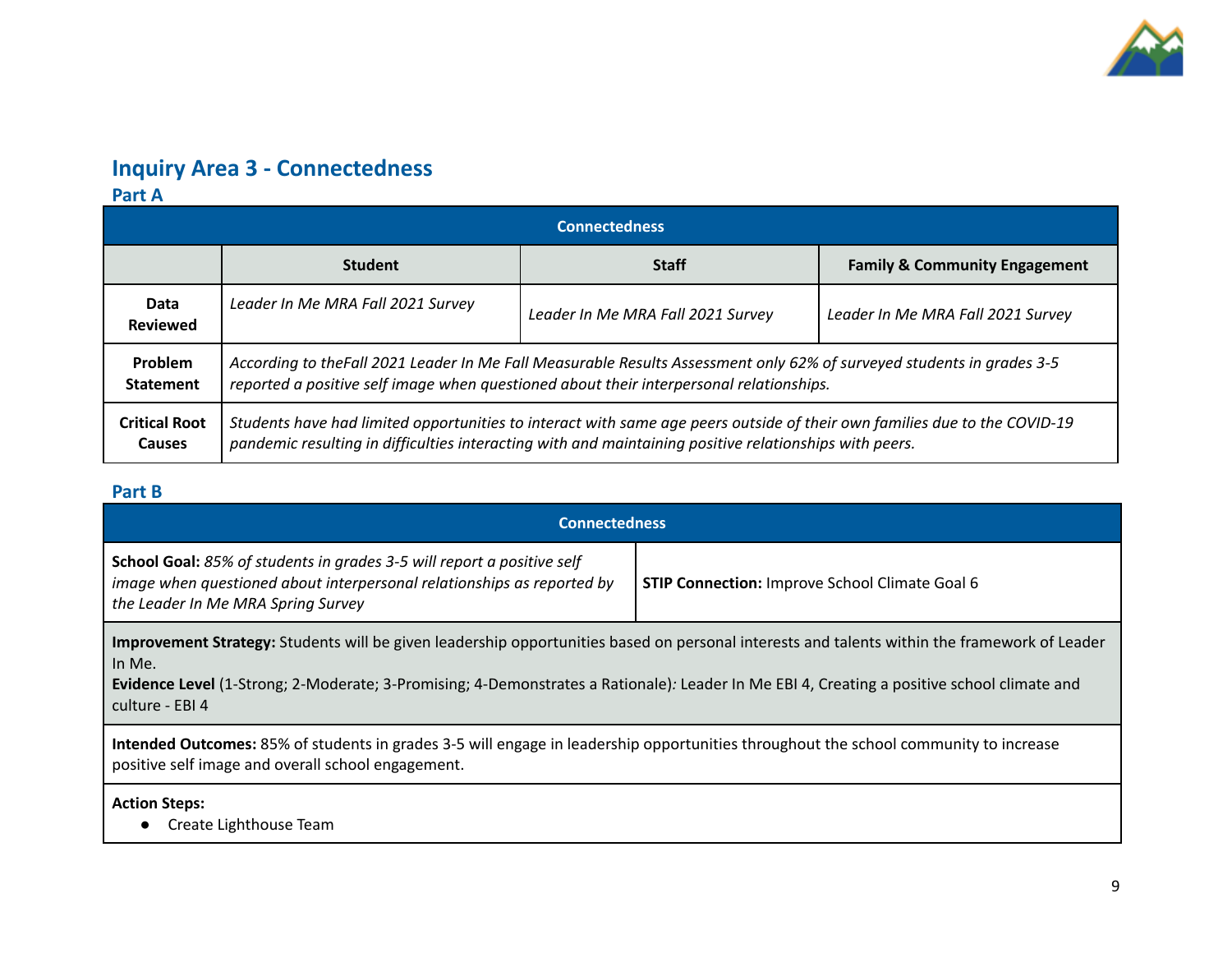

- Create Classroom Leadership Opportunities for students
- Create school community leadership opportunities for students
- Create Jr. Lighthouse team

#### **Resources Needed:**

- **●** Staff
- **Students**
- Planning Opportunities for Students

#### **Challenges to Tackle:**

- Staff Attendance
- Staff Buy-in
- Student Attendance
- Student buy-in
- Community acceptance

**Equity Supports. What, specifically, will we do to support the following student groups around this goal?**

English Learners: Amylase WIDA Data and implement best practices

Foster/Homeless: Identify those in need of additional services and utilize the site-based social worker as well as other community resources for success.

Free and Reduced Lunch: All students receive free breakfast and lunch and will all qualify for all supports and strategies offered.

Migrant: N/A

Racial/Ethnic Minorities: Provide strategies to increase overall engagement and sense of belonging.

Students with IEPs: Provide strategies to increase overall engagement and sense of belonging.